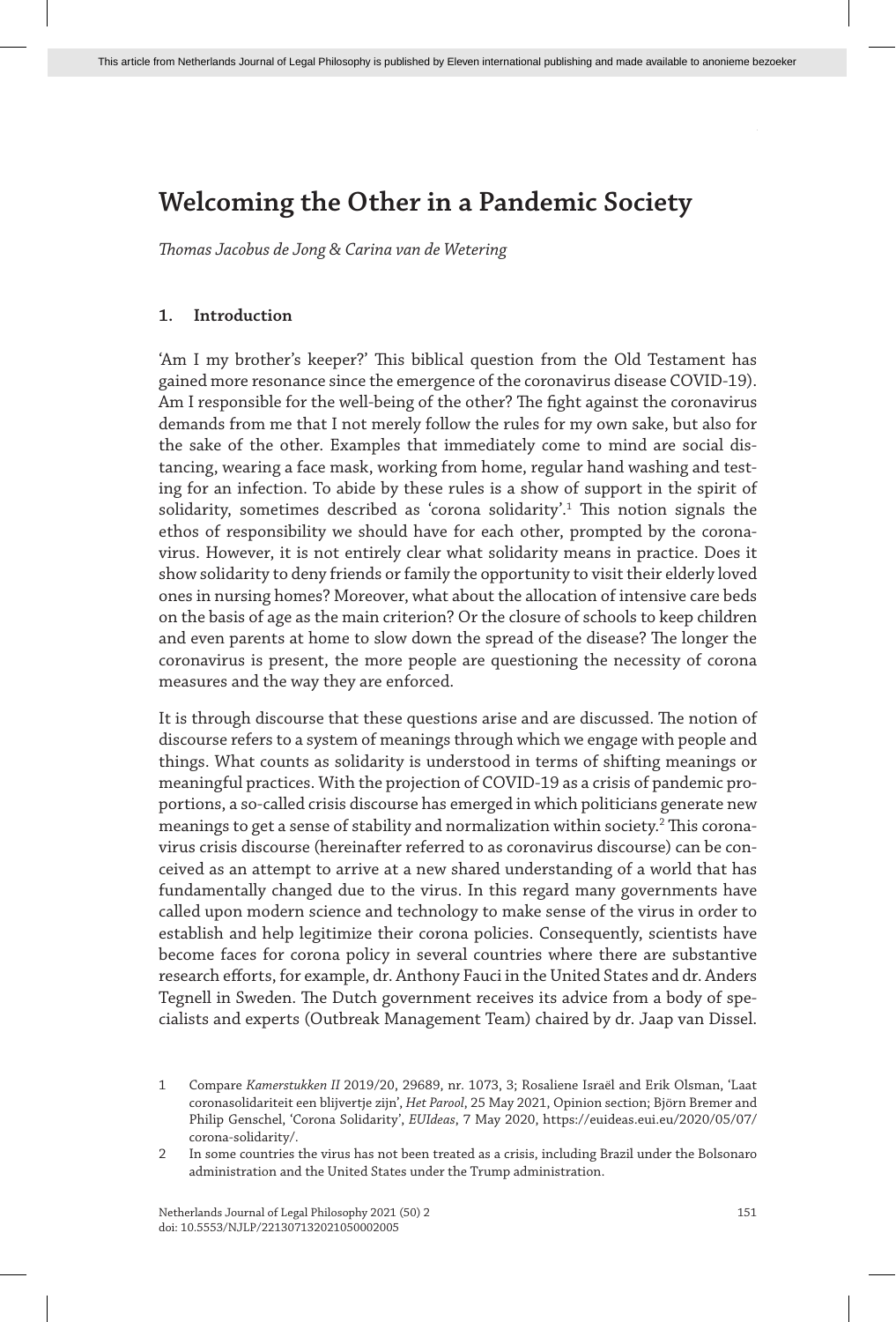For the government, the primary objective is to optimize its performance: the most efficient equation of government measures and obtained results. This is accompanied by a calculative mode of thinking, in which the encounter with the other, the social relationship, is quantified or made programmable. All kinds of factors are taken into account to increase the output (the control of the virus) and cutback of the input (the restrictions upon the freedom of citizens). What should be problematized, however, is that even the principle of solidarity is subjected to calculative demands of the corona policies within the discourse; the policies dictate the parameters through which the responsibility for the other gains its form. To be solidary with one another is not only bound by the rules, but is also often equated with rule abidance.

In this contribution, we aim to critically reflect upon this conception of solidarity by asking what the meaning and scope of solidarity is in a society at the mercy of a pandemic. We question the formulation of solidarity within the coronavirus discourse by drawing upon insights of Levinas and Derrida. Here solidarity is characterized as the primary responsibility we bear for the other, to which the other as 'wholly other' invites me. This is not a collective responsibility that I choose to accept or dismiss; instead, it is a unique responsibility which inescapably is entrusted to me. The appeal of the other, that manifests itself in the presence of the face (*visage*), cannot be addressed in a general sense. It desires a personal response which cannot be captured by a single rule or calculation; rather, it is rooted in ethical openness for what the concrete situations asks of me. From this perspective, solidarity compels us to critically reflect on the corona policy.

In what follows, we will first give an outline of what a discourse entails and the disruption that followed the outbreak of the virus. This provides us with a basic knowledge of the way discourse shapes our understanding of the world and how the coronavirus constituted a new arrangement of meanings. It will also equip us with the necessary tools to scrutinize the principle of solidarity. Specific attention will therefore go out to the encounter with the other, the social relation, since this is the primary domain of solidarity. In addition, we aim to focus on the legitimation of the corona policy and the way in which the criterion of performativity (or efficiency) relates to solidarity. Against this backdrop, we like to present a distinctive approach of responsibility for the other as formulated by the works of Emmanuel Levinas. This responsibility resists the calculative tendency of the coronavirus discourse to reduce the other to an object or theme under the heading of solidarity. Although Derrida sides with Levinas to a considerable degree, we argue that he places solidarity in the distance between the meanings of the coronavirus discourse (calculability) and the face of the other that commands me (beyond calculation). In the final section we will explore this further with regard to the notion of undecidability.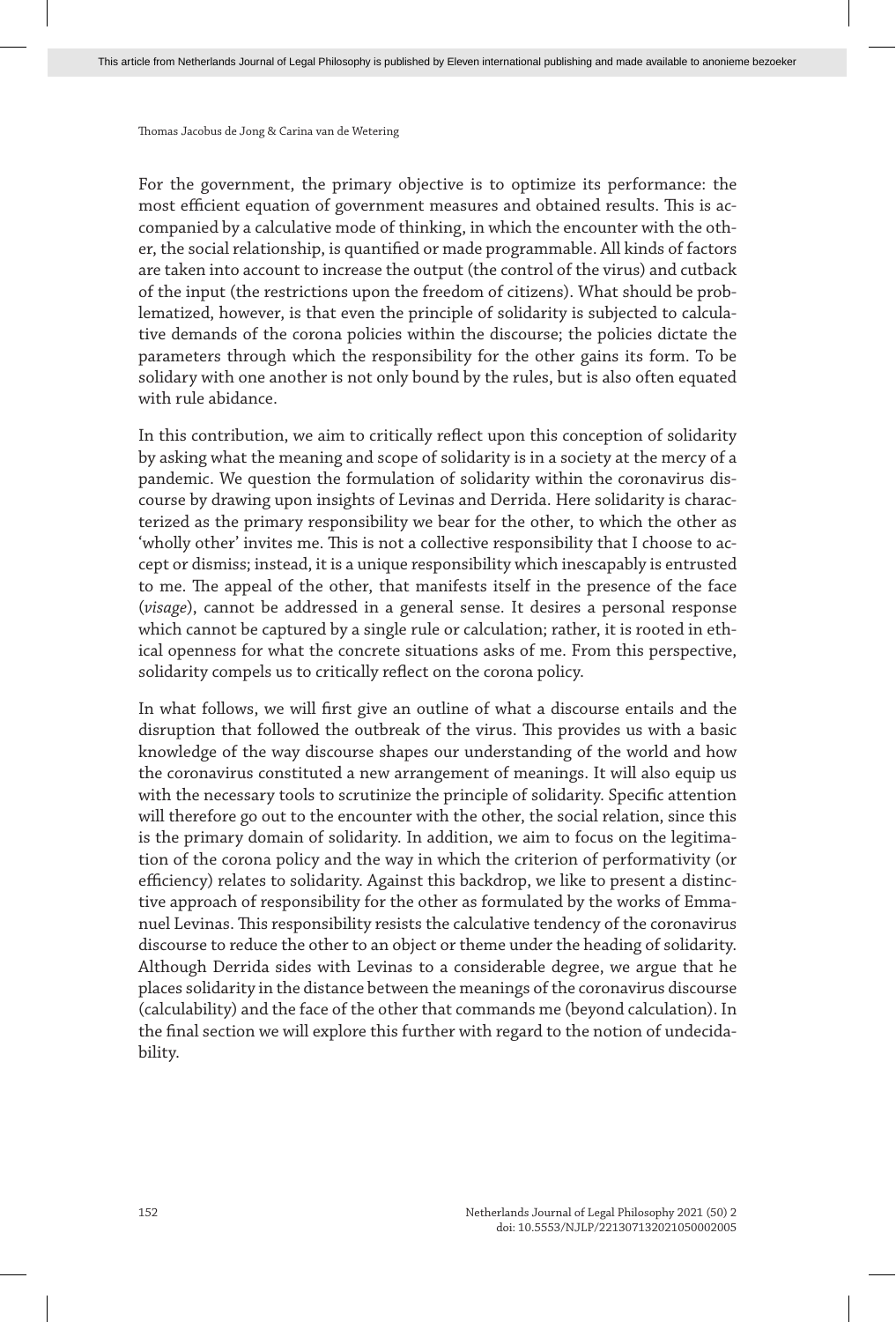## **2. Discourse and identities**

The concept of discourse relates to one of the key insights of Martin Heidegger that our understanding of the world is founded on and guided by a fore-understanding, that is derived from one's concrete existential situation.<sup>3</sup> This fore-understanding is not objective or thematic in nature, but signifies a preconceptual understanding that stems from a practical dealing with people and things. We are thrown into the world; in other words, situated in meaningful discourses and practices, which is not of our choosing but wherein we always find ourselves.

Building on Heidegger, the very notion of discourse has given rise to various definitions, that exceed its common meaning as conversation or debate. Specifically, thinkers associated with poststructuralism, including Jacques Derrida, Michel Foucault, Ernesto Laclau and Chantal Mouffe have put forward the most comprehensive discussion of discourses. Taking these authors as a starting point, David Howarth defines discourses as 'historically specific systems of meanings that form the identities of subjects and objects'.4 These specific systems can be related to political, economic, scientific, legal, religious or other realms. Identities are about the various manifestations or manifold positions, which people or things, such as an elderly person, a nurse or infectious disease can have.<sup>5</sup> It concerns all possible meanings pertaining to something or someone as part of a particular discourse. For instance, an 'elderly person' is an identity that can mean many things, such as vulnerable, not economically viable, but also discursive meanings such as wise or holy can be articulated, or linked to the 'elderly person'. This, in turn, helps to shape other identities. Hence, discourses are 'system of meanings' which highlights that identities are dependent on each other; if an *elderly* person is articulated as 'not economically viable', a *young* person is most likely to be presented as a near opposite. Discourses display a 'relational' constellation of meanings of young/old, strong/weak since 'meaning is conferred by particular systems of significant differences'.6

Through our historically located horizon of socially shared meanings, we view our world and engage with people and things. We approach people and things through discourses and meaningful practices by which their identities are configurated, that is, socially related to each other. $^7$  This does not mean that relations between identities cannot change: identities are not fully solidified and at times even contested. For example, the coronavirus was initially associated with the flu, a lower death rate, and therefore it was associated with a lack of urgency to receive special-

<sup>3</sup> See Martin Heidegger, *Zijn en Tijd*, trans. Mark Wildschut (Nijmegen: Sun, 2013), 196-202.

<sup>4</sup> David Howarth, *Discourse* (Buckingham: Open University Press, 2000), 9, 11.

<sup>5</sup> Ernesto Laclau and Chantal Mouffe, *Hegemony and Socialist Strategy: Toward a Radical Democratic Politics* (London: Verso, 2003), 115. David Howarth, *Discourse*, 108.

<sup>6</sup> Howarth, *Discourse*, 101. Other binaries are, for instance, black/white, male/female, developed/ developing, depending on the discourse.

<sup>7</sup> In the post-structuralist literature the notion of 'social relation' can equally pertain to both people and things. In this contribution we will only speak of the social relation as the encounter with another human being.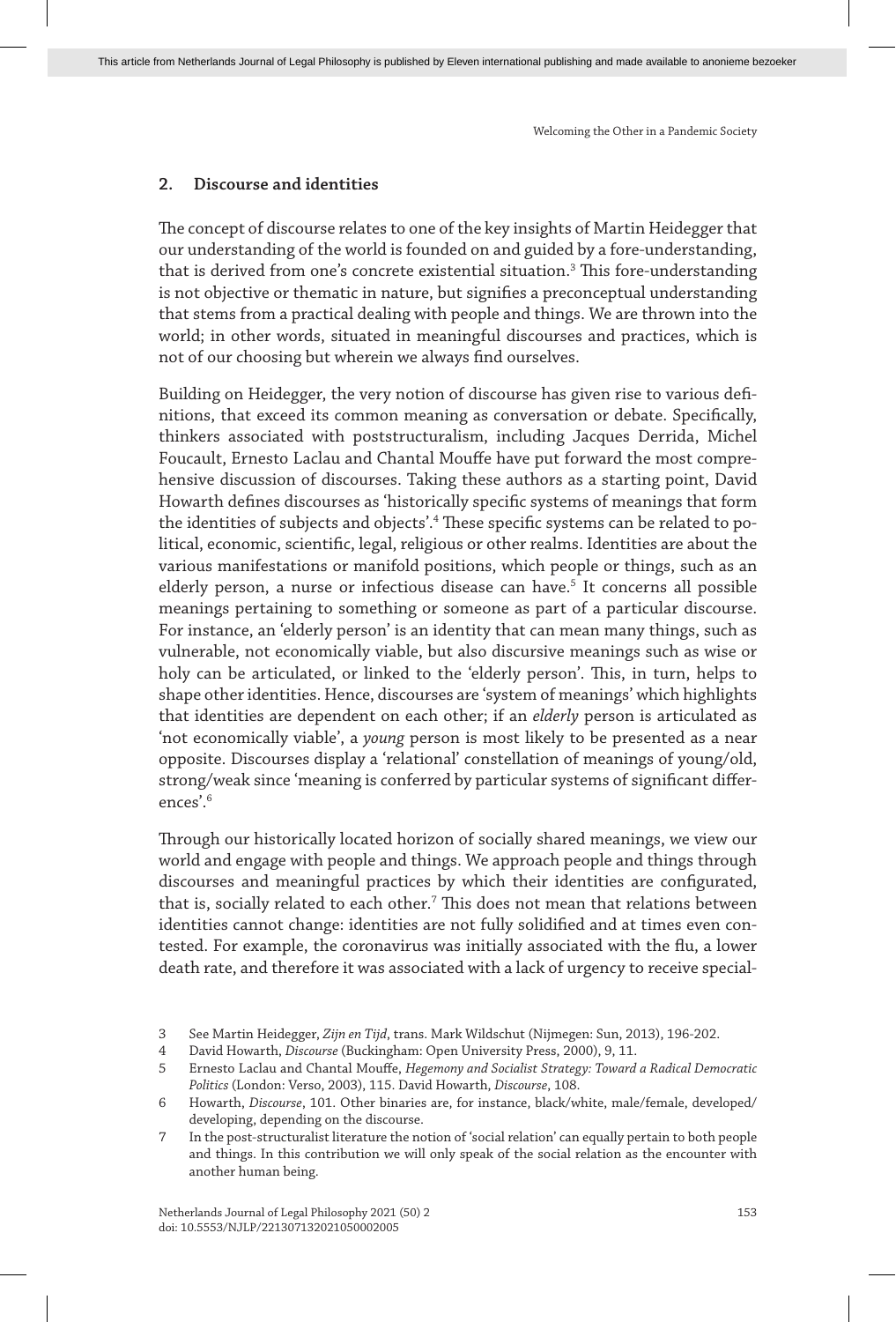ist emergency care. The identities are always in flux since subjects and objects are in need of repeated fixation of meanings. As Paul Ricoeur writes as part of a hermeneutic account of discourse, discourse has a 'fleeting existence' which 'appears and disappears'. He adds: 'Discourse, we shall say, is realized as event but understood as meaning.'8 Similarly, Ernesto Laclau and Chantal Mouffe find that identities can never find completeness: the articulated meanings only fill up momentarily through their partial fixture in the discourse.<sup>9</sup> Nevertheless, some understandings can become more salient in a particular context than others. A hospital is *normally* a location where you always have access to specialist help, at least in most wealthier countries. Also, your home is not often regarded as your workspace since you regularly have to 'go to work'. The subjects and objects are thus 'assumed' to mean certain things over others; the elderly person is usually identified as 'not economically viable' rather than 'holy'. These everyday assumptions about what subjects and objects mean to us are taken for granted and accepted as normal in our daily lives.

In pre-corona times, our relationship with the other is thus deemed familiar to us; the other is a friend, grandfather, neighbor, colleague, physician, but can also be a thief or a drunk and so on. All these relations are discursive in that the other can be identified through the partial fixation of particular meanings. The friend or neighbor is identified by its familiar qualities and roles which pertain to particular assumptions. In the everydayness of our conduct toward people and things, the other remains implicit. The other is taken for granted within our habitual activities as our daily conduct is submerged in meaningful discourses and practices.<sup>10</sup> When I walk outside in the Netherlands during the day, I assume that I will not be assaulted by the runner that passes me by and when I head to the supermarket to buy groceries, I am not reflectively aware of all the assumptions that guide my actions and dealings with other customers or employees. We know our way around in the world without always being thematically aware of our surroundings. With reference to Heidegger, these assumptions are enabled through prior understanding set in a historical background and not as a reflective process of the human mind. $11$ 

#### **3. The coronavirus as rupture of the discourse**

The coronavirus presents a rupture through which our reality and accompanying assumptions are disrupted. The confrontation with the (threatening) virus changes our relationship with people and things as it constitutes a new arrangement. The partly stable and secure articulations of meanings and identities are unsettled. What is disrupted is our *experience* that cannot find meaning in the pre-existing

<sup>8</sup> Paul Ricoeur, 'Metaphor and the Central Problem of Hermeneutics', in *Hermeneutics: Writings and Lectures, Volume 2*, trans. David Pellauer (Cambridge: Polity Press, 2013), 48.

<sup>9</sup> Laclau and Mouffe, *Hegemony and Socialist Strategy: Toward a Radical Democratic Politics*, 111.

<sup>10</sup> Laclau and Mouffe, *Hegemony and Socialist Strategy: Toward a Radical Democratic Politics*, 109.

<sup>11</sup> See Jason Glynos and David Howarth, *Logics of Critical Explanation in Social and Political Theory* (Routledge: Abingdon, 2007), 158.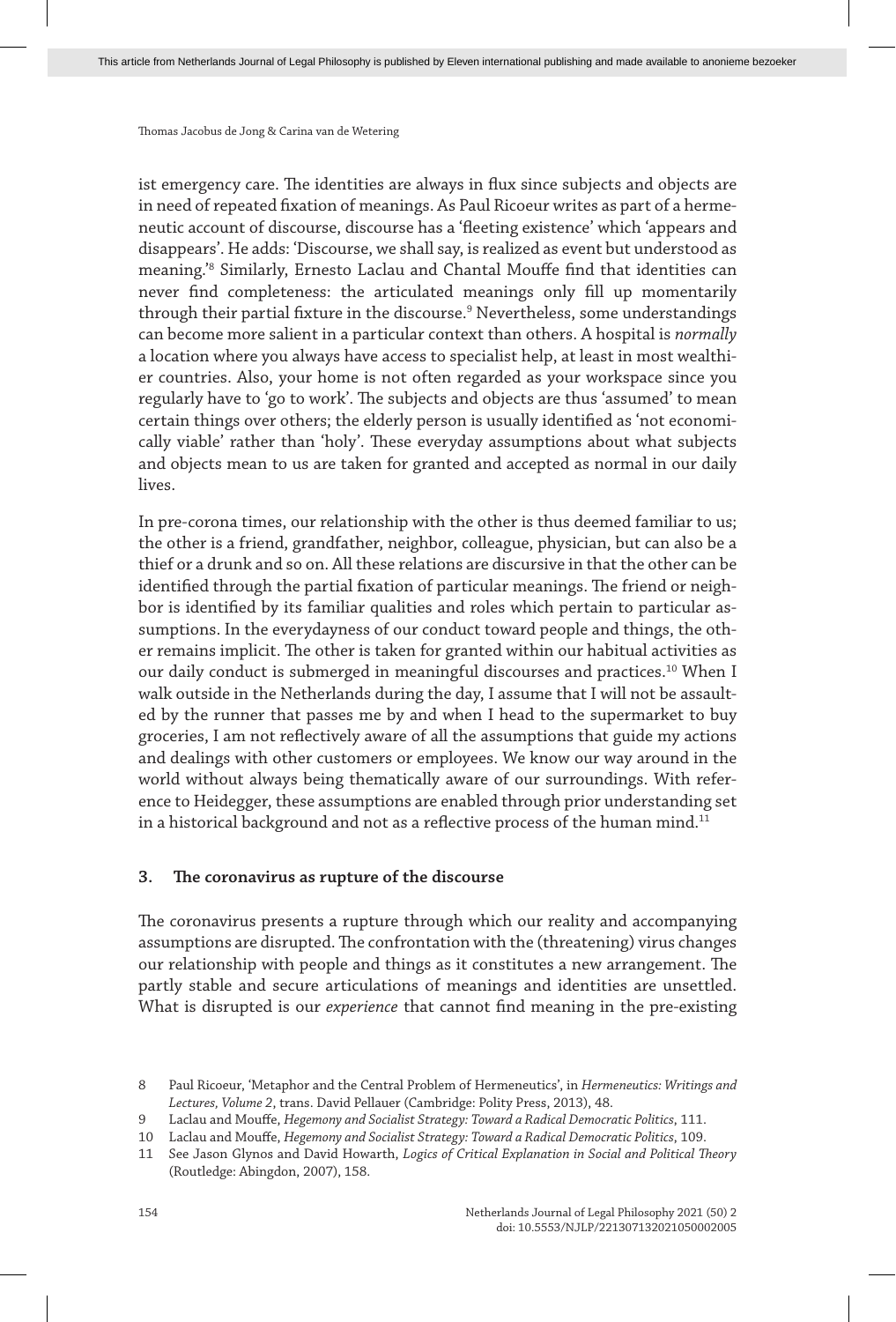discourse.12 This is also described as dislocation, which is the case when a particular event does not match the assumptions; it cannot be represented by the meanings, and therefore, not be integrated within the former horizon of meanings.13 This rupture helps to realize a coronavirus discourse through which new identities are formulated.14 To put it more specifically, our friends become a potential danger and our homes turn into workspaces. Subjects including politicians and the media can formulate a new discourse: the virus can be made meaningful through their discursive utterances. In other words, 'if the structure is dislocated und thus incomplete', there is an intervention by a subject 'to re-suture it'.<sup>15</sup> In that moment, the politician or media representative is not determined by partly stable and secure meanings conferred to identities of the previous discourse. The crisis of identities demands a decision: it compels politicians and the media to identify anew and to act in an attempt to bring closure.<sup>16</sup> This process of closure is a response to the rupture of meanings which never finds completion. It also designates the problematic of enclosing people and things in meanings, as will be discussed in the following chapters.

With regard to the disrupting effects of the coronavirus, parallels can be drawn with 9/11. Similar to the coronavirus crisis, scholars who study 9/11 argue that Americans were confronted with an event which challenged their assumptions more directly than other times.<sup>17</sup> Americans experienced a situation of greater fragmentation of their partly stable assumptions through which they questioned their own identities. Their 'mode of being is experienced and disrupted'.18 Americans were thus acutely aware of the planes hitting the Twin Towers, but they were not able to give meaning to it as the event was not assumed to happen within their horizon of meanings. The attack by the second plane suggested foul play, but why would the land of the free be under attack and who was this enemy who seemingly

- 12 David Howarth and Yannis Stavrakakis, 'Introducing Discourse Theory and Political Analysis', in *Discourse Theory and Political Analysis*, ed. David Howarth *et al*. (Manchester: Manchester University Press, 2000), 14.
- 13 Jacob Torfing, *New Theories of Discourse: Laclau, Mouffe and*Žižek (Oxford: Blackwell, 1999), 148. Howarth and Stavrakakis argue that there are two ways to view dislocation; as the ever-present instability of identities that are always in flux, or an experience which cannot be represented through prior discursive meanings. Torfing refers here to the latter. See David Howarth and Yannis Stavrakakis, 'Introducing Discourse Theory and Political Analysis', 14.
- 14 See a discussion about the realization of a crisis discourse: Laura Henderson, 'Crisis in the Courtroom: The Discursive Conditions of Possibility for Ruptures in Legal Discourse', *Netherlands Journal of Legal Philosophy* 47, no. 1 (2018): 56.
- 15 Aletta Norval, 'Hegemony after Deconstruction: The Consequences of Undecidability', *Journal of Political Ideologies* 9, no. 2 (2004): 142.
- 16 Ernesto Laclau, *New Reflections on the Revolution of Our Time* (London: Verso, 1990), 60. See also David Howarth, *Discourse*, 109 for a discussion about how a subject can possibly take decisions by gaining room for their own political subjectivity rather than always being constrained by structures of meanings.
- 17 See for instance Jack Holland, 'From September 11th, 2001 to 9-11: From Void to Crisis', *International Political Sociology* 3, no. 3 (2009): 275. Richard Jackson, 'Security, Democracy, and the Rhetoric of Counter-Terrorism', *Democracy and Security* 1, no. 2 (2005): 150. Dirk Nabers, 'Filling the Void of Meaning: Identity Construction in U.S. Foreign Policy after September 11, 2001', *Foreign Policy Analysis* 5, no. 2 (2009): 192.
- 18 Glynos and Howarth, *Logics of Critical Explanation in Social and Political Theory*, 110.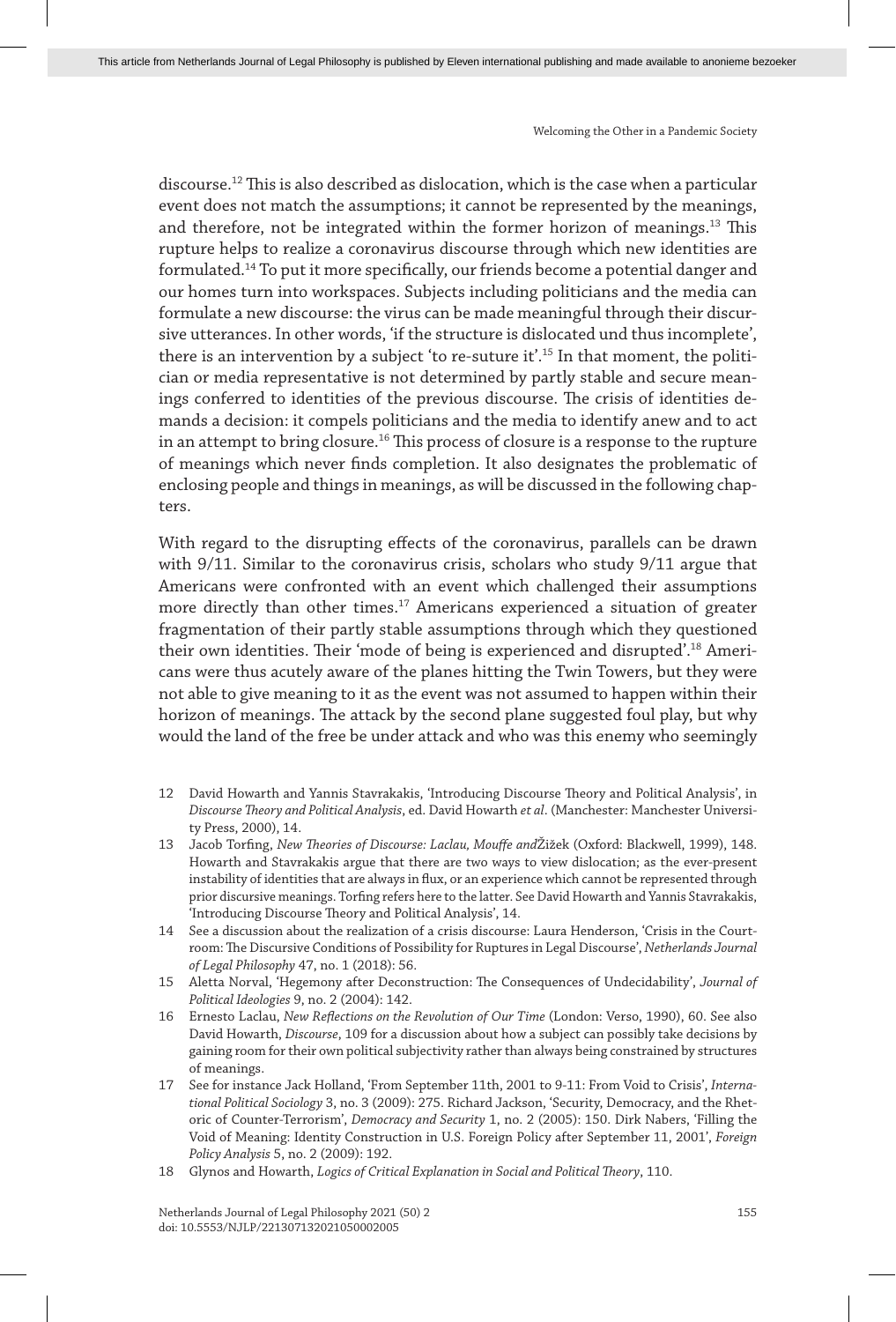manifested itself out of nowhere? Some authors argue that there was initially a 'void of meaning', a discursive vacuum where the event was incomprehensible to the American public.<sup>19</sup> The existing US foreign policy discourse failed to incorporate the meanings of the 9/11 event, which was eventually filled by the Bush administration and the media. $^{20}$  This rupture helped to articulate a new trajectory, the War on Terror discourse, which resonated with other already recurrent discursive meanings for US foreign policy. As Jack Holland writes, 'In and of itself, 9/11 was not a crisis' but it demanded a resolution where it was 'retrospectively constituted as a crisis'<sup>21</sup>

In a similar way, the outbreak of the coronavirus in the Netherlands serves as a concrete example of a case in which the existing discourse failed to incorporate the new meanings that were brought into being due to the coronavirus. The experience for many citizens was an unfamiliar one. It was initially made meaningful by assuming, for instance, in the very early stages that the coronavirus was the equivalent to a fever and therefore one should remain level-headed about it, or that it would mainly remain a problem for China and unlikely to set foot in our backyard. Over the weeks, the virus was presented by the Outbreak Management Team as manageable for Dutch health services. Dutch society would not be vulnerable to the disease, even with cases of corona in other European countries at the rise.<sup>22</sup> With the first patient in the Netherlands being diagnosed with the coronavirus on 27 February 2020, the disease continued to be treated as an illness that could remain local by containing it through simple hygienic measures and a few extra measures in the southern provinces where Carnival celebrations had been allowed to continue. The articulation of the disease as a real danger for fellow Dutch citizens did not fit the assumptions and was therefore not considered within the horizon of meanings. This event appeared to be unfathomable and was therefore not constituted as a crisis.

However, the coronavirus continued to spread; a few of the first patients lost their lives and several hundreds were committed to the hospital in the first week of March.23 The virus constituted a rupture of assumptions held by the Dutch public whereafter partly stable assumptions shifted. There was a 'void of meaning' as in the case of 9/11, which demanded a resolution of how to understand and approach the virus. While Prime Minister Mark Rutte initially still called upon his fellow citizens to merely stop the practice of shaking hands, this was soon followed by an

<sup>19</sup> Nabers, 'Filling the Void of Meaning: Identity Construction in U.S. Foreign Policy after September 11, 2001', 193. Holland, 'From September 11th, 2001 to 9-11: From Void to Crisis', 277.

<sup>20</sup> Initially, individual Americans therefore drew upon meanings from, for instance, popular culture, to comprehend and make sense of the event. See Holland, 'From September 11th, 2001 to 9-11: From Void to Crisis', 277-279.

<sup>21</sup> Holland, 'From September 11th, 2001 to 9-11: From Void to Crisis', 283.

<sup>22</sup> Frank Hendrickx and Huib Modderkolk, 'Februari: de verloren maand in de strijd tegen het coronavirus', *de Volkskrant*, 11 April 2020, https://www.volkskrant.nl/nieuws-achtergrond/februari-deverloren-maand-in-de-strijd-tegen-het-coronavirus~b09e4c7a8/.

<sup>23</sup> Derk Stokmans and Mark Lievisse Adriaanse, 'Hoe Nederland de controle verloor: de corona-uitbraak van dag tot dag', *NRC Handelsblad*, 19 June 2020, https://www.nrc.nl/nieuws/2020/06/19/hoenederland-reageerde-op-het-nieuwe-virus-uit-china-van-niks-aan-de-hand-tot-blinde-paniek-a4003075.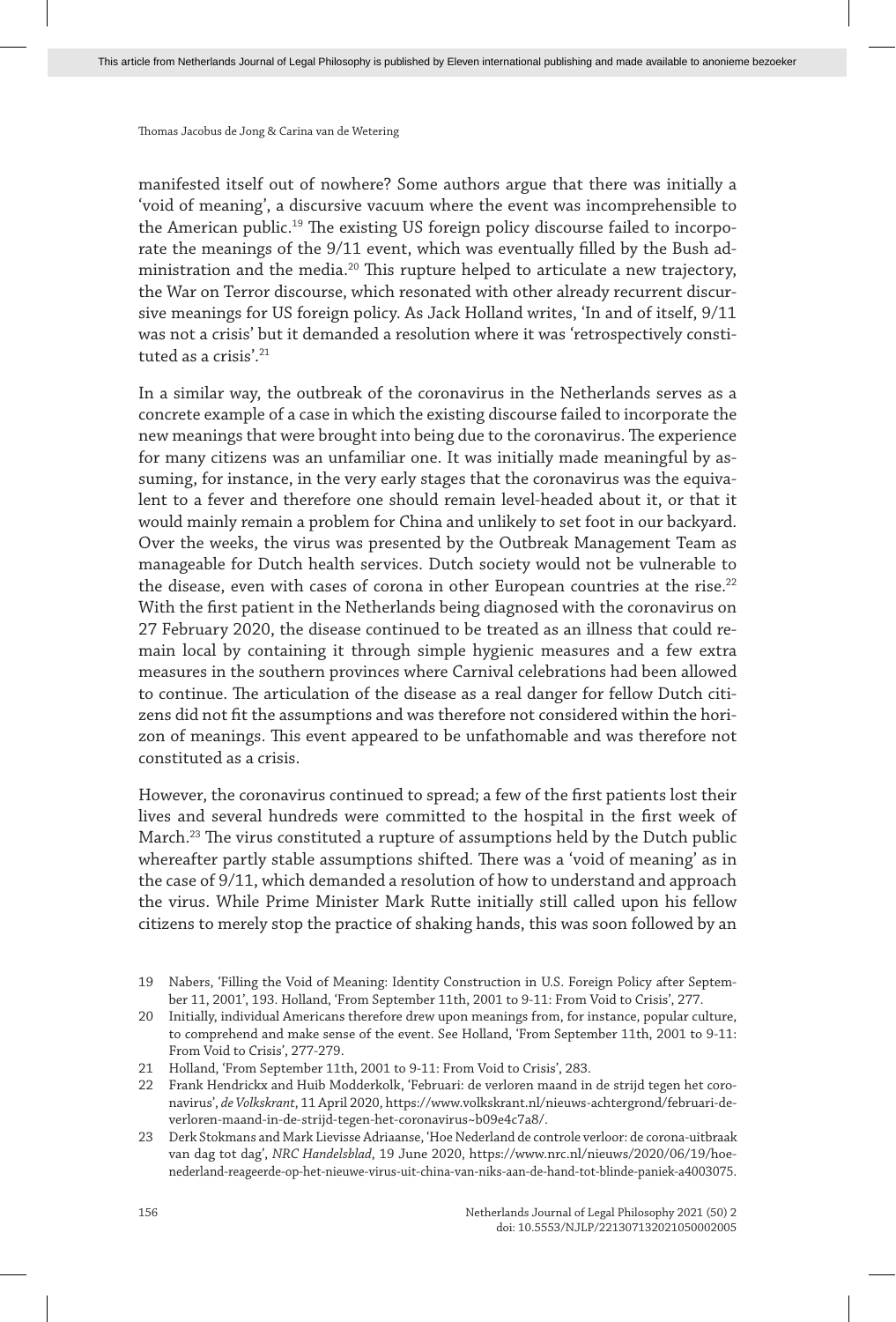'intelligent' lockdown, an unprecedented trajectory for the country, even though the policy restrictions were relatively light.24 Indeed, Prime Minister Rutte mentioned in the announcement of the 'intelligent lockdown' on 16 March: 'Many people will recognize the feeling that we have been in a rollercoaster in these last few weeks which seems to be accelerating in speed. You ask yourself: Is this really happening?'25

The coronavirus discourse enabled a new relationship with the other; the former relationship with the other does no longer hold. With the rupture of the discourse, the identities of people and things become visible; most of their relations need to be renewed against different meanings. The other becomes 'seen' as the assumptions suddenly change.<sup>26</sup> We gain awareness that our world does not look 'natural' to us anymore. The way we see our neighbor or a passer-by is not taken for granted anymore in our daily lives, but it emerges therein as a potential danger in light of the coronavirus from whom we literally have to distance ourselves in the public space. The rupture also manifests itself in a change of meaningful practices in approaching the other in our daily lives. We move away from the other on the sidewalk or we figure out when the supermarkets are the least crowded. There is a change in meaningful practices of washing hands and covering our mouths in order for us not to get into close proximity to the other. Indeed, the other is the one whom I need protection from through the spread of the coronavirus, but ironically, it is also the one who needs to be protected from the spread. This relationship with the other is thus accompanied by hygienic measures, measures at home, and restrictions in the public place. In the Dutch context, it meant the onset of the 1.5 meter society. This type of measure could not be easily integrated within the old discourse, similarly to avoiding handshakes, while earlier suggested hygienic measures (washing your hands, sneezing or coughing in the pit of your elbow or the use of paper napkins) could. The other thus becomes visible as part of the coronavirus crisis. Our everyday practices become more visible to us as they are 'experienced' through the risks we take and the weighing of these risks in each instance of encountering the other. These weighing of risks become part of our reflective foreground until the new situation is normalized.

#### **4. Performativity and solidarity**

As we have discussed in the previous section, a new coronavirus discourse emerged following the rupture in our daily lives. In an attempt to bring closure, many politicians generated new meanings so as to gain a sense of security and normalization within society. In order to do that, politicians try to overtake other meaningful

<sup>24</sup> The void of meaning also manifested itself in light of meaningful practices such as the handshake. Until the announcement on 9 March 2020, Prime Minister Mark Rutte and the Minister of Health Bruno Bruins even continued to shake hands with delegates up to 5 March 2020.

<sup>25</sup> Prime Minister Mark Rutte, 'TV-toespraak van minister-president Mark Rutte', *Rijksoverheid*, 16 March 2020, https://www.rijksoverheid.nl/documenten/toespraken/2020/03/16/tv-toespraakvan-minister-president-mark-rutte.

<sup>26</sup> Howarth, *Discourse*, 109.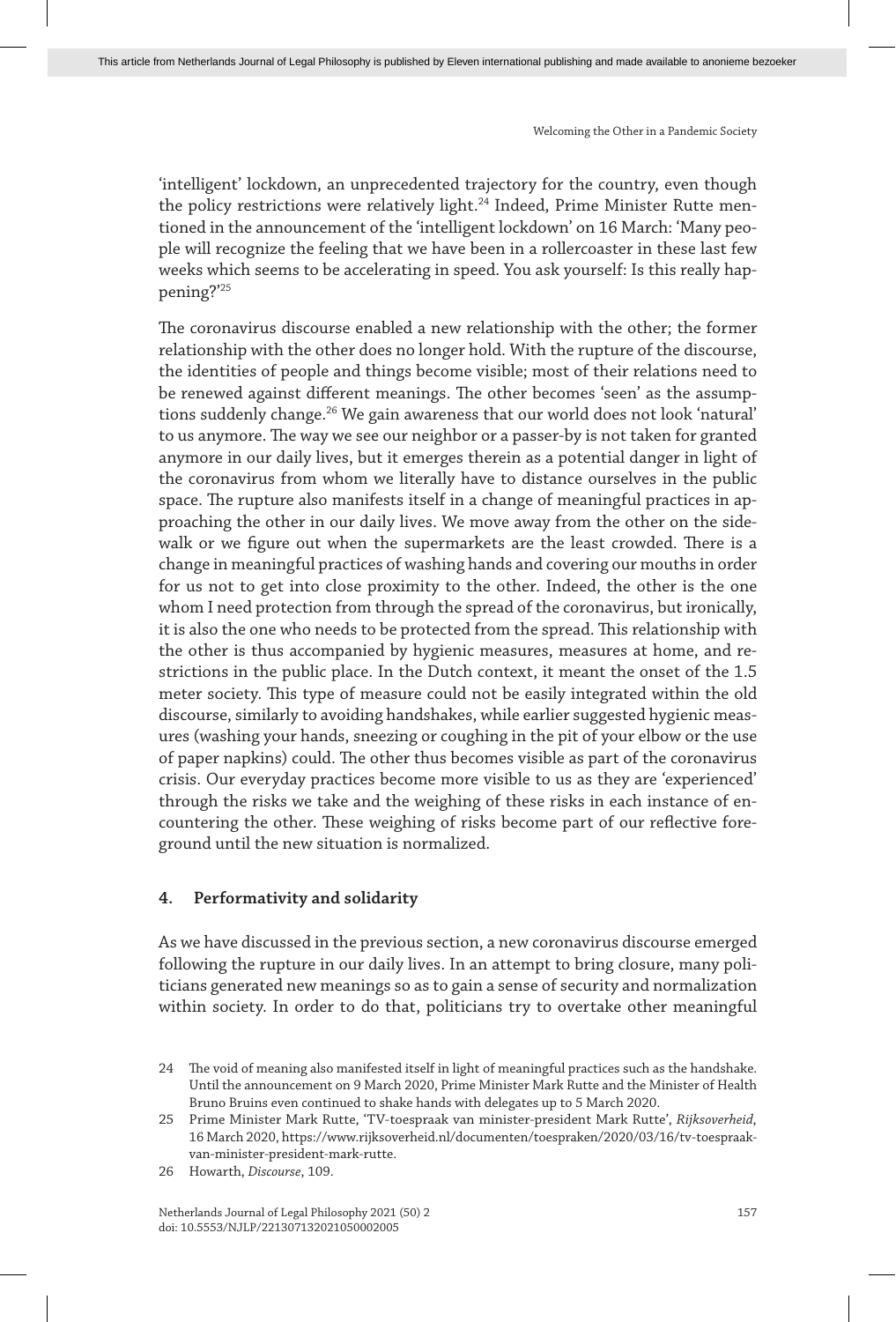understandings in a coalition with scientists. The formation and maintenance of such a coalition is also referred to as a 'hegemonic' political project, where assumptions about the coronavirus are shared and reinforced through policies to which the public is swayed to comply.<sup>27</sup> Without this coalition, assumptions about the coronavirus would be more open for contestation.28 The discourse is an attempt to limit the struggle of the 'true' meaning of the coronavirus and the nature of government intervention, amongst groups through counter discourses.<sup>29</sup>

The reason why particular meanings as part of the coronavirus discourse become dominant over others is related to the question of legitimacy. This refers to a process whereby the authority of a political actor or rule is accepted and abided by. In identifying the new discourse politicians gain legitimacy through their ability to 'successfully articulate, appeal, and gain acquiescence' as their discursive understandings about the coronavirus resonate with their audience.<sup>30</sup> In case of legitimacy of coronavirus policies, most governments appeal to scientific knowledge and insights, which are presented as meaningful in the fight against the coronavirus. This increases the acceptance for the policy within society. However, this is not the whole story, because in itself science cannot legitimize political decision-making. For example, the empirical evidence that social distancing helps to reduce the spread of the virus is not enough of a reason to build a policy around. If we further unpack this, we need to ask why society takes the importance of scientific knowledge and insights for granted. Scientific knowledge and insights are seen as meaningful because there is a principle at stake that justifies the political claim made on the basis of scientific evidence. In this regard, Jean-Francois Lyotard refers to the technical criterion of performativity or efficiency, that is to say, the most efficient input/output ratio.<sup>31</sup> This deals with the increase of output against the decrease of

- 27 David Howarth, 'Power, Discourse, and Policy: Articulating a Hegemony Approach to Critical Policy Studies', *Critical Policy Studies* 3, no. 3-4 (2010): 310. In general, there is a rich discussion about what hegemony means, starting from Lenin and Gramsci to Laclau. One of the more recent insights from, for instance Laclau, is that spaces can be opened up for subjects to articulate their demands when hegemonic structures are fractured. See for further background information, David Howarth, *Discourse*, 109-111.
- 28 What the coronavirus crisis in The Netherlands has shown from March 2020 until March 2021 is that assumptions about the virus are not entirely taken for granted. Government intervention is seen, for instance, to be ineffective or to erode civil liberties, both linked to doubtful scientific claims, which has led to a surge in anti-lockdown protests. For example in January 2021, violent protests erupted as a reaction to the Dutch government's decision to impose a curfew, which was the first time this measure was enacted since the Second World War. At another instance, the movement *Viruswaarheid* (Virus truth) contested the imposed curfew through court and won the first installment.
- 29 The notion of resistance has been subject to some discussion. Laclau and Mouffe acknowledge the possibility of resistance because they argue that any domination is a continuous attempt, while Michel Foucault has more difficulty incorporating the idea of resistance by the subjects against structures of domination. As Laclau and Mouffe argue: 'Any discourse is constituted as an attempt to dominate the field of discursivity, to arrest the flow of difference, to construct a centre.' See Laclau and Mouffe, *Hegemony and Socialist Strategy: Toward a Radical Democratic Politics*, 112.
- 30 Jack Holland, *Selling the War on Terror: Foreign Policy Discourses after 9/11* (Routledge: London, 2013), 21.
- 31 Jean-Francois Lyotard, *The Postmodern Condition: A Report on Knowledge*, trans. Geoff Bennington and Brian Massumi (Manchester: Manchester University Press, 1984), 46-47.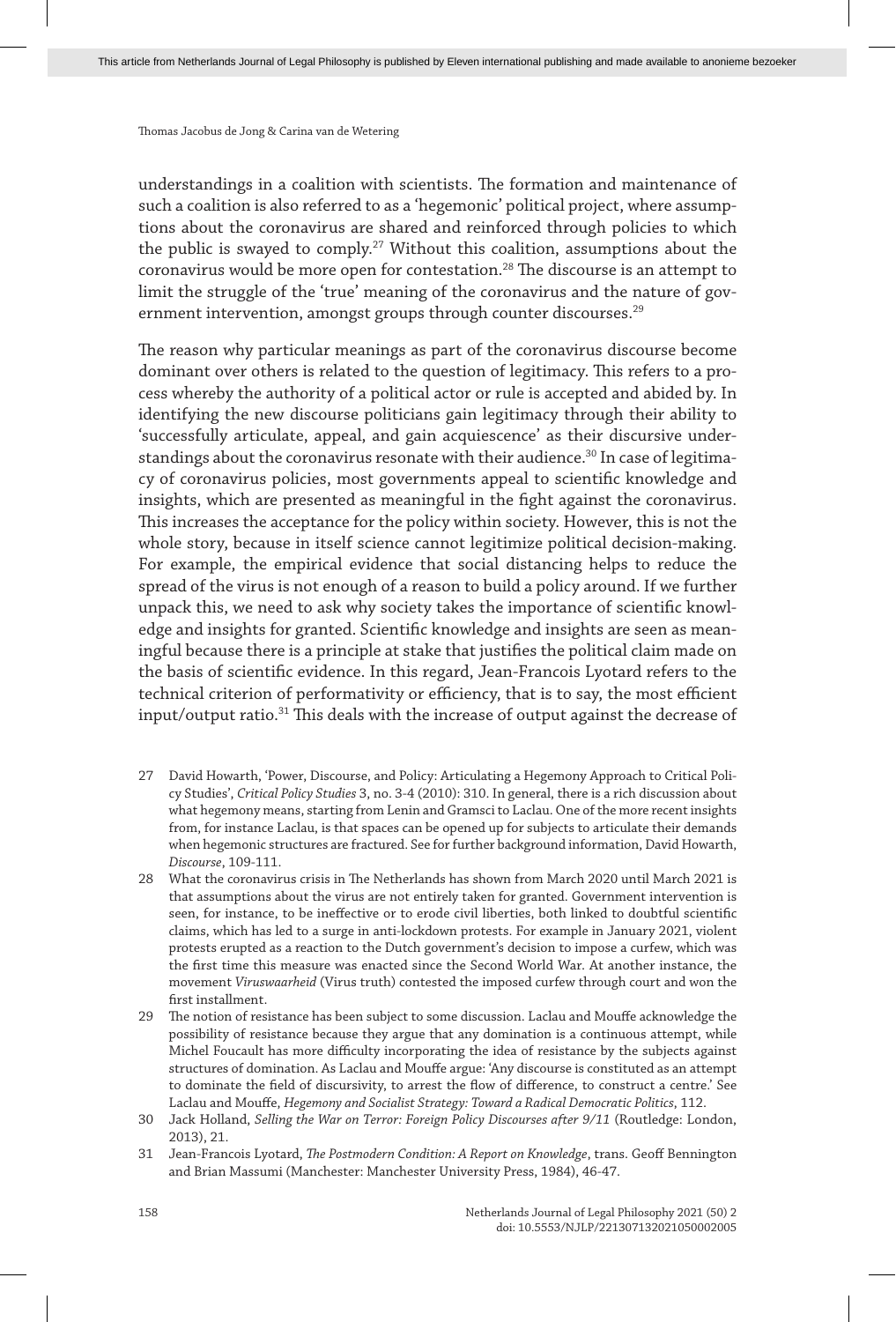input. Within the coronavirus discourse, politicians claim to employ scientific insights in order to gain better results or realize less costs, and consequently, to achieve the optimalization of their performative achievements.

According to Lyotard, postmodernity can be characterized by the reduced role for philosophy in legitimizing scientific knowledge. The postmodern society displayed a crisis of narratives, because the (philosophical) narratives, including political projects such as Marxism and Liberalism, have lost their credibility to offer the cloak of legitimacy. Instead, performativity has emerged as a new legitimizing narrative. Corresponding with the informatization of society we are increasingly predisposed to think in terms of efficiency.<sup>32</sup> Within the discourse everything is reduced to meanings of quantifiability and usefulness since information becomes a means to dominate reality. Science considerably contributes to this tendency through technological advancements, whilst it also finds legitimacy upon efficiency. On the one hand, science makes it possible to get to grips with the 'reality' of the coronavirus discourse, or in other words, the increasing control by the government. On the other hand, this increase in power is made possible by a goal-oriented and efficient investments into scientific research.<sup>33</sup> So through its measures and rules, the government tries to tackle the virus with the help of scientific knowledge and insights: more control equals greater output. But at the same time the government aims at the increase of scientific input, because more relevant knowledge means better control of the virus.34

In this regard it is somewhat striking to find that the moral notion of solidarity, my responsibility for the other, becomes subordinate to the criterion of performativity. As part of the coronavirus discourse, solidarity is often presented as secondary and derivative to the corona policies. You are mainly in solidarity with the other by your abidance with the rules. Accordingly, it may be desirable to be concerned about the others' well-being, but it is only appropriate within the boundaries of what is permitted. The responsibility for the other receives thus a calculative or programmable content that is associated with getting the spread of the virus under control. Moral choices are combined with counting and measurements. For the coalition of politics and science the social relation is first of all an element of calculation in determining the corona policy. Repeatedly, mathematical models are employed to display the effect of particular measures. At the foreground a measuring unit which makes possible the comparison of alternatives prevails: the basic reproduction number through which the rate of transmission of an infection can be measured.35 The reproduction number and solidarity are in a sense similar to communicating vessels. The quicker the virus spreads, the more politicians are legitimized to tighten the rules through which my responsibility finds its meaning. In this fashion the coronavirus discourse draws up frontiers to identify who or what

<sup>32</sup> Lyotard, *The Postmodern Condition: A Report on Knowledge*, 6-9, 47.

<sup>33</sup> Compare with Lyotard, *The Postmodern Condition: A Report on Knowledge*, 47.

<sup>34</sup> Compare with Lyotard, *The Postmodern Condition: A Report on Knowledge*, 47.

<sup>35</sup> See also the website of the National Institute for Public Health, 'Modelling the Spread of the CoronavirusSARS-CoV-2', accessed 29 March 2021, https://www.rivm.nl/en/novel-coronavirus-COVID-19/ modelling.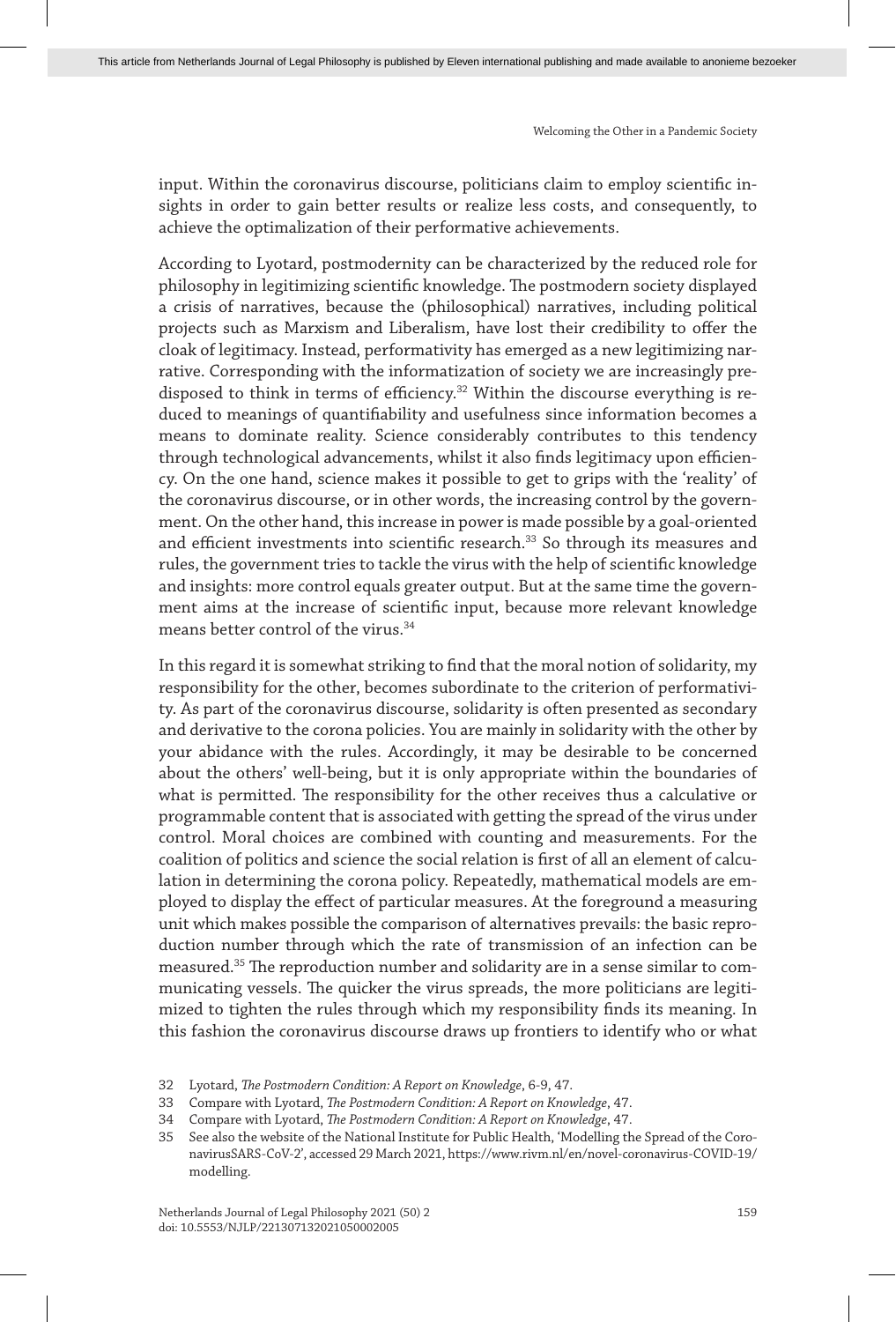is included or excluded: what is efficient and what is not. Some meanings become more dominant while other meanings resonate less and are even concealed. Indeed, when the coronavirus discourse is successfully articulated, the meaning of efficiency becomes natural to us by concealing how it is discursively produced. The hegemony of the input/output ratio is taken for granted.

Against this backdrop we will present an opposing view on solidarity as the welcome made to the face of the other. The welcoming of the other, my responsibility for the other as wholly other, lies at the heart of the philosophy of Emmanuel Levinas. In the following section we will attempt to explore this further. The final section tries to bring both views on solidarity together, drawing upon the thought of Derrida.

## **5. The face of the other**

Within the coronavirus discourse the encounter with the other, the social relation, is thus mostly conceived in terms of infection risk and calculation. The other is reduced to an object subjugated to calculative reasoning. With reference to Levinas, the hegemonic coronavirus discourse reveals itself as a totality which totalizes the social relationship by limiting it to discursive meanings connected to the coronavirus. The notion of totality symbolizes here a closed whole that does not merely enclose things but also people. The philosophical works of Levinas can be characterized as a protestation against such totalization of the other, in that the other radically breaches every totality or transcends it.<sup>36</sup> The other is the absolutely other or wholly other (*tout autre*), meaning that even though he exists in relation to totality, he remains absolutely separated from it.<sup>37</sup> For Levinas, this unique alterity or otherness, is founded on the idea of infinity, which is a reference to God. The wholly other, as presented by the face,<sup>38</sup> is the trace of God. The idea of infinity, that makes the individuality of the other infinite and designates its height, cannot be captured by categories or concepts. $39$  It resists any objectification, whereby the other escapes from the totalizing grip. In fact, the social relation is always an excess or a surplus, that is exterior to the totality, but also stands at the basis of it.

Levinas speaks in this context of a discourse prior to discourse.40 Every impersonal or calculative discourse, such as the coronavirus discourse, implies an encounter with the other, through which one speaks face-to-face. In the living presence or epiphany of the face, the other manifests himself as an interlocutor as he comes before me and speaks to me. The other does not appear as an object or theme to be

<sup>36</sup> Emmanuel Levinas, *Totality and Infinity: An Essay on Exteriority*, trans. Alphonso Lingis (Pittsburg, PA: Duquesne University Press, 1969), 35 (5).

<sup>37</sup> Compare Emmanuel Levinas, *Het Menselijk Gelaat*, trans. Otto de Nobel and Ad Peperzak (Bilthoven: Ambo, 1971), 110.

<sup>38</sup> We will follow the usual translation of the French term *visage* as face.

<sup>39</sup> This is highlighted by Levinas by capitalizing the letter 'O' when he speaks of the Other as wholly other. Since he is not consistent with its use, we will abstain from it.

<sup>40</sup> Levinas, *Het Menselijk Gelaat*, 100.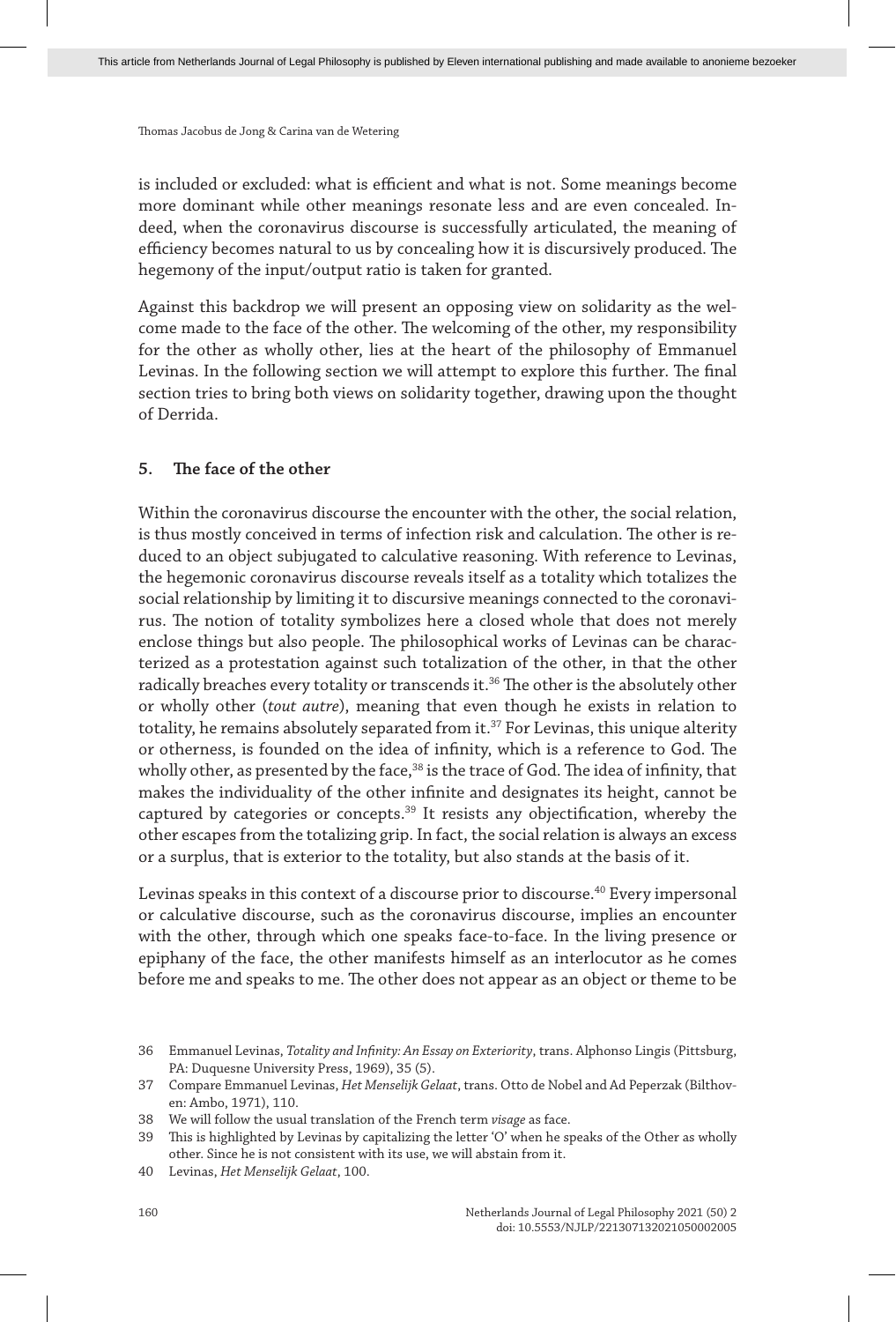dominated, for instance an infection risk, a corona patient or vulnerable elder, but invokes me as a person in its infinite alterity. In other words, as someone who cannot be reduced to the meanings which are attached to him as part of the totality of the coronavirus discourse. Rather than being an identity *of* whom one speaks, the other is the person *to* whom one speaks. Therefore, Levinas comments pejoratively about 'com-prehension' (*com-prendre*) of the other, connotating it with seizing (*prendre*), apprehension or taking possession.41 The other as an interlocutor is 'not a known, qualified content, apprehensible on the basis of some general idea', but is 'refractory to every typology, to every genus, to every characterology, to every classification'.42 The discourse between me and the other is a relationship whose terms are separated by an untraversable distance, which resists totalization, that is to say, assimilation within one common framework or system of meanings.

The discourse inscribed in the face of the other can be characterized as instruction or calling into question, also referred to as interpellation. The face of the other compels me; it puts in question my freedom.<sup>43</sup> Here comes to light the ethical dimension of infinity, that is expressed through language. The infinity which manifests itself in the face, refuses to be reduced to an object or theme and calls upon me to take on my responsibility for the other. This is quintessentially the commandment 'You shall not commit murder' to which the face of the other summons me from the start.<sup>44</sup> It is a commandment coming to me from the height of the other and calling upon me not to totalize the other. When the other speaks to me, meanings are created, as the nudity of the face, the vulnerability of the eyes, are hidden behind words. Consequently, I am charged with the choice to interpret the utterances of the other from the angle of totality – currently the coronavirus discourse – or to open up myself to alterity. I can reduce the other immediately to discursive meanings that are articulated in conjuncture with the coronavirus, or I can indeed listen to what the other is bringing to the fore. Since people are often encapsulated by their totality in which they find themselves, there is little to no room for welcoming the other as wholly other, as a person. This is not the same as being open to criticisms or other viewpoints, because it is fundamentally about ethical openness. That is, the recognition of the other by opening my home and possessions to him, or more precisely, by showing hospitality.45 In the words of Christ, to whom Levinas often refers with praise: 'For I was hungry and you gave me food, I was thirsty and you gave me drink, I was a stranger and you took me in. I was naked and you clothed me, I was sick and you visited me, I was in prison and you came to me.<sup>'46</sup> In giving to the other, I put things into question.<sup>47</sup> I do not confine to my own world as if it were a castle with the gate locked, but try to give what is mine to establish community and universality.<sup>48</sup> Hospitality begins when the

- 42 See Levinas, *Het Menselijk Gelaat*, 122 and *Totality and Infinity*, 73 (46).
- 43 See Levinas, *Totality and Infinity*, 84-85 (57-58) en *Het Menselijk Gelaat*, 148.
- 44 Levinas, *Totality and Infinity*, 199 (173).
- 45 Levinas, *Totality and Infinity*, 171-172 (146-147).
- 46 Matthew 25: 35-40.
- 47 Levinas, *Totality and Infinity*, 75 (48).
- 48 Levinas, *Totality and Infinity*, 76 (49).

<sup>41</sup> Levinas, *Totality and Infinity*, 37-38 (8).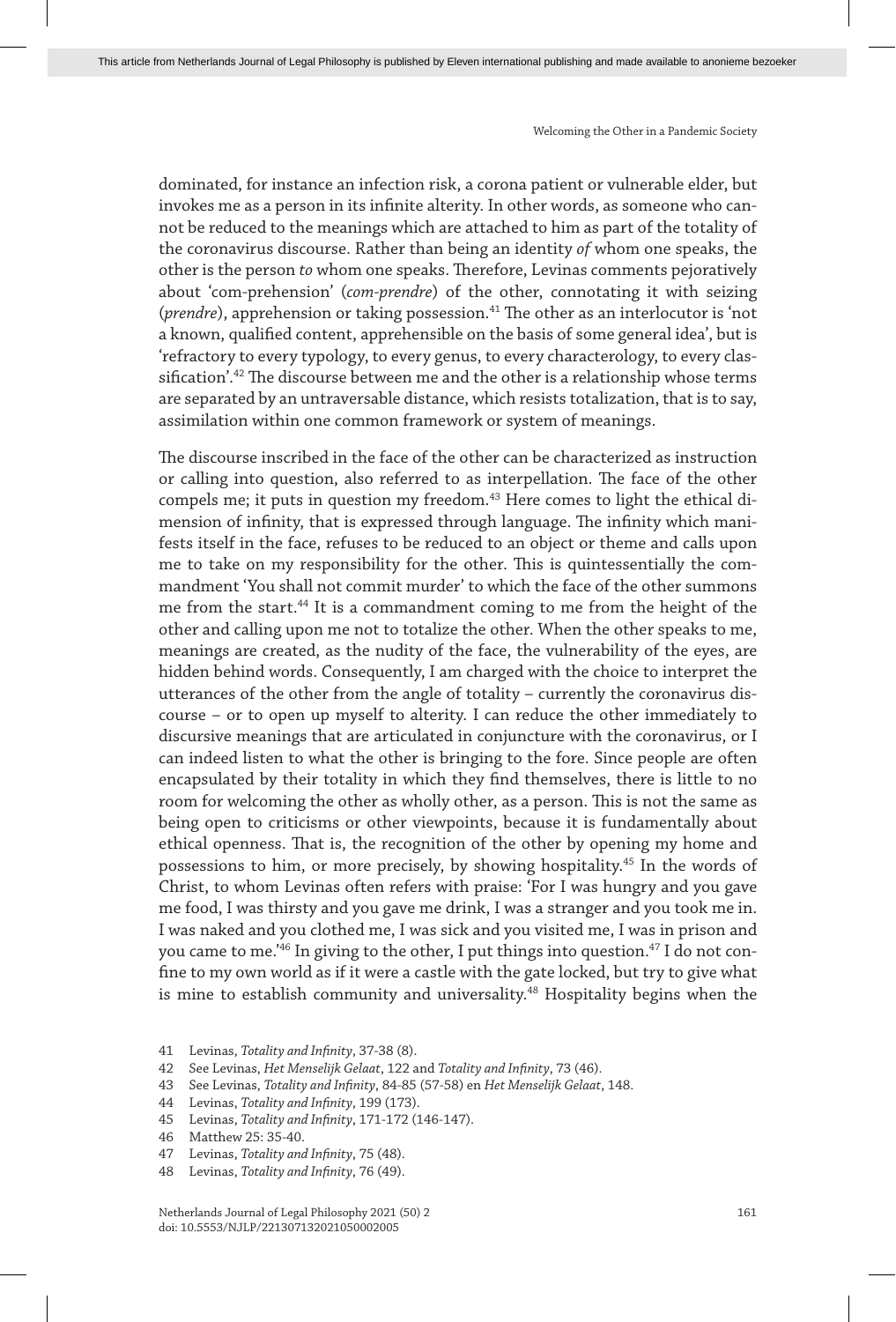path to the other is not blocked by labeling him in various ways, but when one is prepared to listen to the other, by opening the doors to my private domain, and lay the foundations for a common possession.<sup>49</sup>

The fact that I can choose to open up myself to the other does not, however, mean that my responsibility for the other is predicated upon a choice. I am my brother's keeper, whether I agree or not. It is a duty that stands at the very foundation of my relationship with the other, preceding every act of will or thought.<sup>50</sup> For Levinas, every social relationship is at heart an ethical undertaking. In ethics, in other words, in my primary responsibility for the other, my freedom is bestowed 'investiture' or given substance in order to liberate freedom from the arbitrary.<sup>51</sup> The face of the other questions my freedom, whereby my natural freedom is transformed into a moral freedom.52 Clearly, this is not about a freedom governed by general rules or principles. Levinas does not present a normative ethical theory.<sup>53</sup> The concrete manner in which I carry my responsibility cannot be dictated by general rational terms. What is deemed a fitting response to the epiphany of the face of the other, the appeal from the other, is dependent on the singularity of the situation at hand. My responsibility for the other is thus a *principium individuationis*; it demands always a unique response to the particulars within a concrete case. Figuring out what is the right thing to do is therefore a personal undertaking which I cannot sidestep by mirroring a general rule or principle. In the words of Levinas: 'The will is free to assume this responsibility in whatever sense it likes; it is not free to refuse this responsibility itself.'54

This is not guided by the principle of reciprocity, because my ethical relationship with the other has an asymmetrical character. Different from symmetrical relations, such as the relationship between citizens and members of an association, my responsibility does not entail that the other is responsible: 'Reciprocity is his affair.'55 This is related to the radical inequality between me and the other as wholly other, that makes my responsibility infinite. The other is my teacher or Master from on high, who teaches me and dominates me in his transcendence. It is up to me to answer upon the calling of the face of the infinite. I can only recognize the other insofar that I do not allow his unique alterity to be engulfed by something

<sup>49</sup> Levinas, *Totality and Infinity*, 76 (49). See also Cees Kwant, 'De Verhouding van Mens tot Mens volgens Emmanuel Levinas', *Streven*, no. 7 (1966): 615.

<sup>50</sup> In his later work Levinas describes the primary responsibility for the other in more radical terms as traumatism, obsession and persecution. See Emmanuel Levinas, *Otherwise Than Being, or, Beyond Essence*, trans. Alphonso Lingis (Boston: Kluwer, 1981).

<sup>51</sup> Levinas, *Totality and Infinity*, 84-85 (57).

<sup>52</sup> Joachim Duyndam and Marcel Poorthuis, *Levinas* (Rotterdam: Lemniscaat, 2003), 21-22.

<sup>53</sup> In conversation with Derrida, Levinas notes: 'You know, one often speaks of ethics to describe what I do, but what really interests me in the end is not ethics, not ethics alone, but the holy, the holiness of the holy.' See Jacques Derrida, 'Adieu', in, trans. Pascale-Anne Brault and Michael Naas, *Adieu to Emmanuel Levinas* (Stanford: Stanford University Press, 1999), 4.

<sup>54</sup> Levinas, *Totality and Infinity*, 218-219 (194).

<sup>55</sup> See Emmanuel Levinas, *Ethics and Infinity: Conversations with Philippe Nemo*, trans. Richard A. Cohen (Pittsburgh: Duquesne University Press, 1985), 98.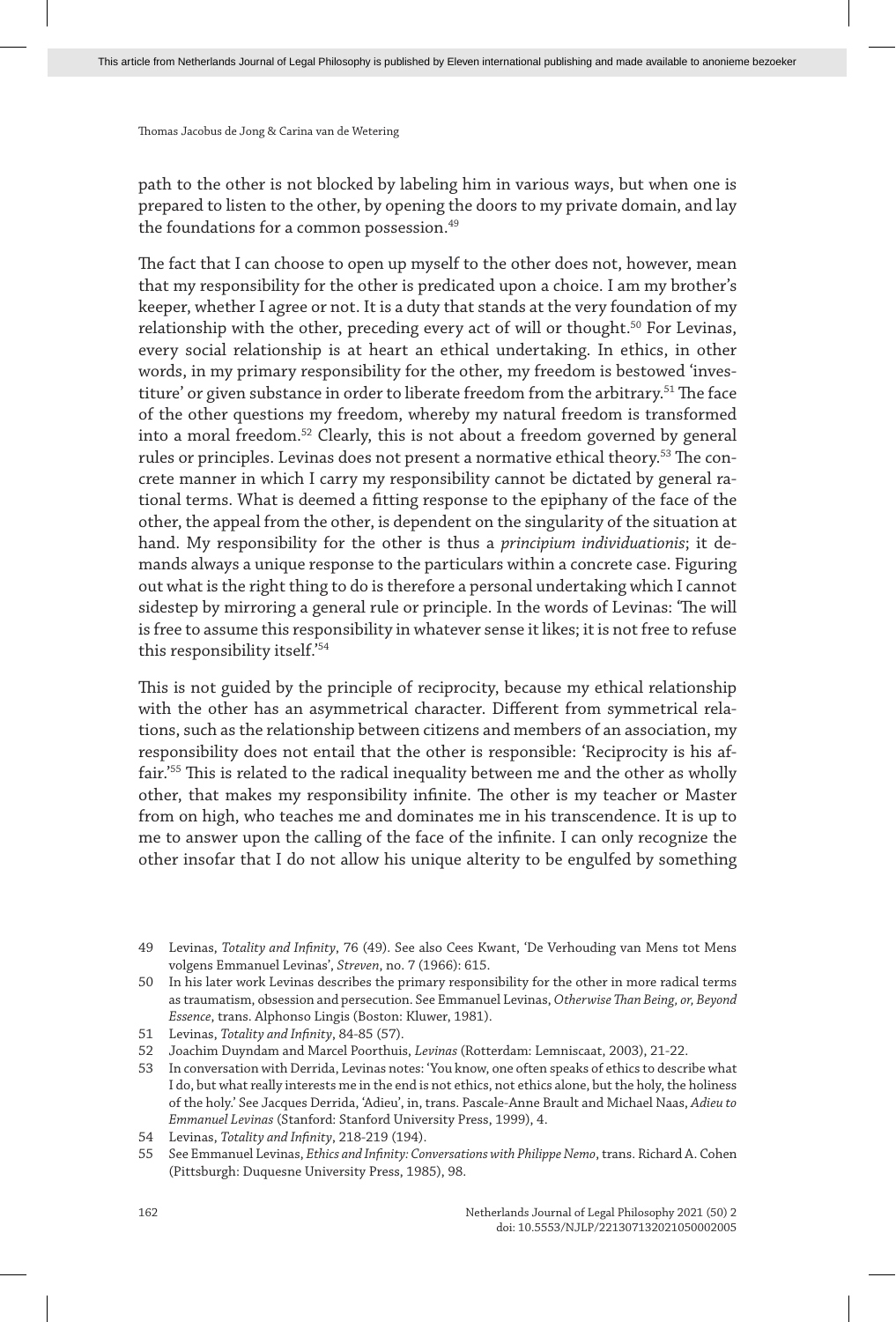common, but open myself to the appeal that concerns me through his destitution and height.<sup>56</sup>

It is in this welcoming of the face that equality is established.57 This is related to the fact that 'the third party looks at me in the eyes of the other'.58 With the introduction of the third party, my responsibility is not merely limited to the other, but also extends to all others.<sup>59</sup> The notion of the third party is used by Levinas as a synonym for the whole of mankind. In the epiphany of the face the third party is ineluctable: 'the third arrives without waiting.'60 That means that the third party cannot be detached from the welcoming of the other, but necessarily transforms the relationship between me and the other into a 'we'. This is how the face of the other refers to equality. Rather than explaining equality through the similarity of people or common values, equality is founded upon hospitality. In this regard Levinas speaks about the 'phenomenon of solidarity' which is akin to the 'original fact of fraternity'.61 With the third party joining during the ethical encounter with the other, there is the inauguration of a brotherhood or society as my responsibility for the other is converted into a responsibility for all others. Thus, solidarity is constituted not by unity or reciprocity, but the asymmetrical responsibility for the other.

#### **6. Solidarity and the ordeal of undecidability**

As mentioned earlier, Levinas understands discourse as a face-to-face dialogue, where the other invites me to take on my responsibility. This discourse underlies the notion of discourse as a system of meanings, such as the coronavirus discourse, resembling a totality in which the other is addressed as an object or theme. Every thematization already implies the social relation as discourse and ethics. Levinas suggests that it is possible to speak to the other, without totalizing or com-prehending the other in concepts. In the famous essay *Violence and metaphysics*, however, Derrida argues that it is impossible to escape from the totalizing violence in our thinking of the other. The thinking of the other necessarily brings with it that meanings are articulated. To capture the identity of the other is to attach meanings that are understandable to us, even though it pertains to the recognition of his alterity. According to Derrida, we need to accept that alterity manifests itself through language, but at the same time, we need to realize that no discourse it capable of capturing the other fully.<sup>62</sup> In other words, a totality is not closed in upon itself.<sup>63</sup> As discussed, identities can never find completeness, because meanings only fill up

- 56 Levinas, *Totality and Infinity*, 200 (174).
- 57 Levinas, *Totality and Infinity*, 214 (189).
- 58 Levinas, *Totality and Infinity*, 213 (188).
- 59 See J. Aaron Simmons, 'Levinas, Politics, and the Third Party', in *The Oxford Handbook of Levinas*, ed. Michael L. Morgan (New York: Oxford University Press, 2018), 285.
- 60 See Jacques Derrida, 'A Word of Welcome', in Derrida, *Adieu to Emmanuel Levinas*, 29.
- 61 Emmanuel Levinas, *Totality and Infinity*, 214 (189).
- 62 Edward Barring, 'Levinas and Derrida', in *The Oxford Handbook of Levinas*, ed. Michael L. Morgan (New York: Oxford University Press, 2018), 145.
- 63 Compare Jacques Derrida, *Writing and Difference*, trans. Alan Bass (London/New York: Routledge, 2001), 158.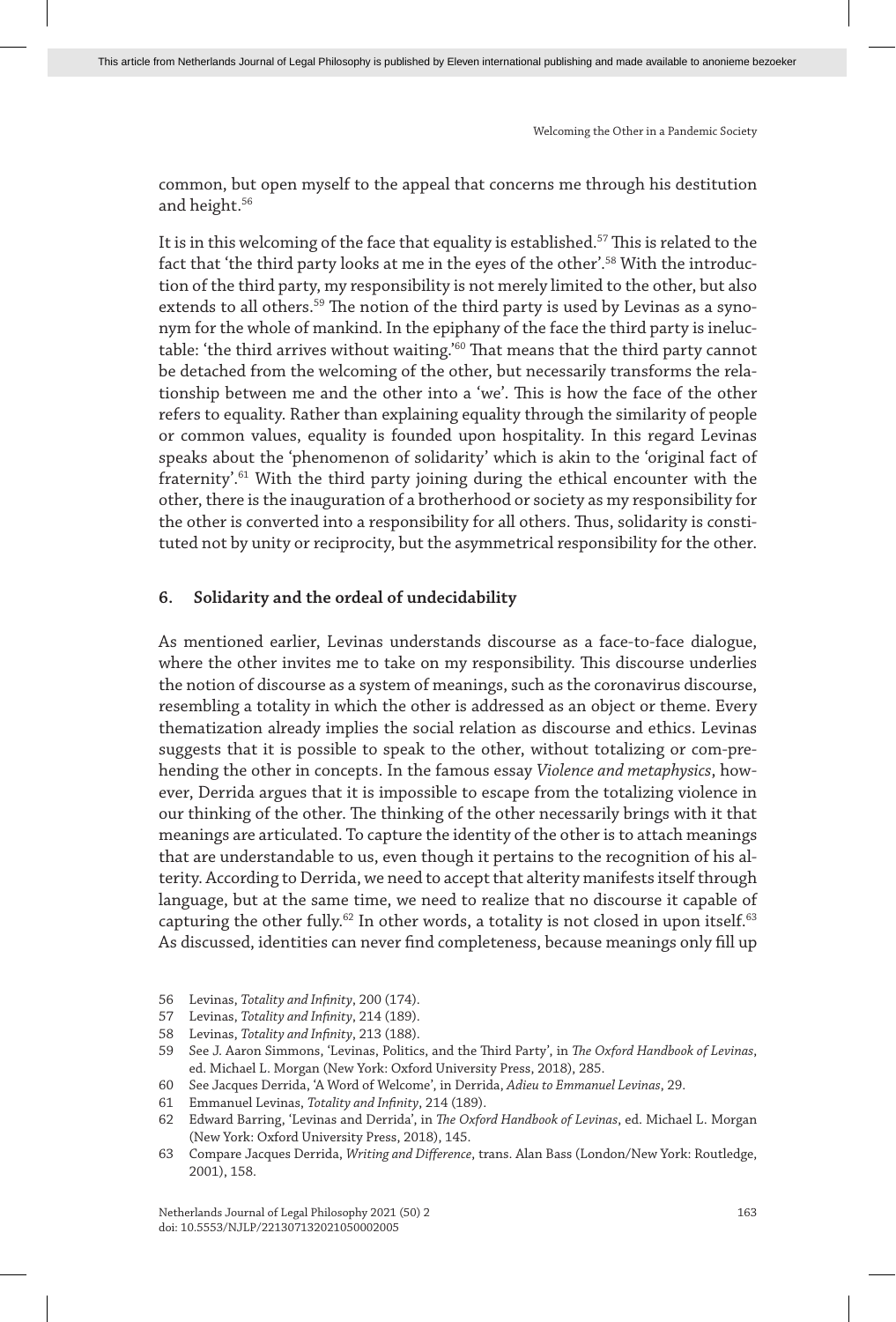momentarily through their partial fixture in the discourse. The identity of the infinite other can merely temporarily and incompletely be fixed in meanings. In this regard, Derrida poses the other as the wholly other in a different light; as an infinitude or a surplus that cannot be positioned exterior to the totality of the discourse, but is always more than what it is assumed to mean discursively.<sup>64</sup>

This signals that even though the totalizing of the other is inevitable, we cannot succumb to it. The appeal for responsibility inscribed in the face of the other summons me to be open for the wholly other that resists totalization. My appreciation of this field of tension is what Derrida refers to as 'the experience of the impossible'.<sup>65</sup> To recognize the alterity of the other, the display of solidarity, the other has to be reduced to meanings. To put it differently, if we want to do justice to a concrete case, we cannot discard the generalization and calculations of rules and principles. This is also evident within the coronavirus discourse wherein the other is articulated, for example, as an infection risk, a vulnerable elder or a coronavirus patient, in order to keep the spread of the disease in check. Without these particular meanings and rules that accompany it, my responsibility for the other cannot find any practical expression. In welcoming the face of the other, in conveying my concern for the other, I cannot avoid com-prehending the alterity through normative and calculative terms. At the same time, the other becomes enclosed in a category, which insufficiently takes into account the unique situation of the other as the wholly other. In a situation of a face-to-face encounter, something incalculable and unprogrammable comes into play.<sup>66</sup> Something that does not allow for categorization under the heading of performativity; as an element that is subsumed under an input/output ratio.

Solidarity cannot be guaranteed by compliance to the rules. It may be legitimate or lawful to act in accordance with the rules, but that does not automatically make it solidary. Admittedly, my responsibility for the other is dependent upon rules, that is, the order of the calculable or programmable, but it cannot be deduced from it.<sup>67</sup> Otherwise, solidarity would remain secondary and derivative to performativity. Ultimately, the application of a rule or calculation depends upon an ethical decision that should go beyond calculative reasoning.<sup>68</sup> For a decision, as Derrida writes, 'remains heterogeneous to the calculations, knowledge, science, and consciousness that nonetheless condition it'.<sup>69</sup> Contrary to the generality of the rules, the singularity of the situation at hand continuously asks for a *unique* interpretation. The appeal to responsibility for the other demands not merely abidance with the rules, but also the personal undertaking of continuous assumption, approval

<sup>64</sup> Derrida, *Writing and Difference*, 157-158.

<sup>65</sup> Compare Jacques Derrida, 'Force of Law: The "Mystical Foundations of Authority"', in *Deconstruction and the Possibility of Justice*, ed. Drucilla Cornell *et al*. (London/New York: Routledge, 1992), 15.

<sup>66</sup> Jacques Derrida, *Deconstruction in a Nutshell. A Conversation with Jacques Derrida*, edited and with a commentary by John D. Caputo (New York: Fordham University Press, 1997), 17.

<sup>67</sup> See also Derrida, 'Force of Law: The "Mystical Foundations of Authority"', 23.

<sup>68</sup> Derrida, *Deconstruction in a Nutshell. A Conversation with Jacques Derrida*, 19.

<sup>69</sup> Derrida, 'A Word of Welcome', 116.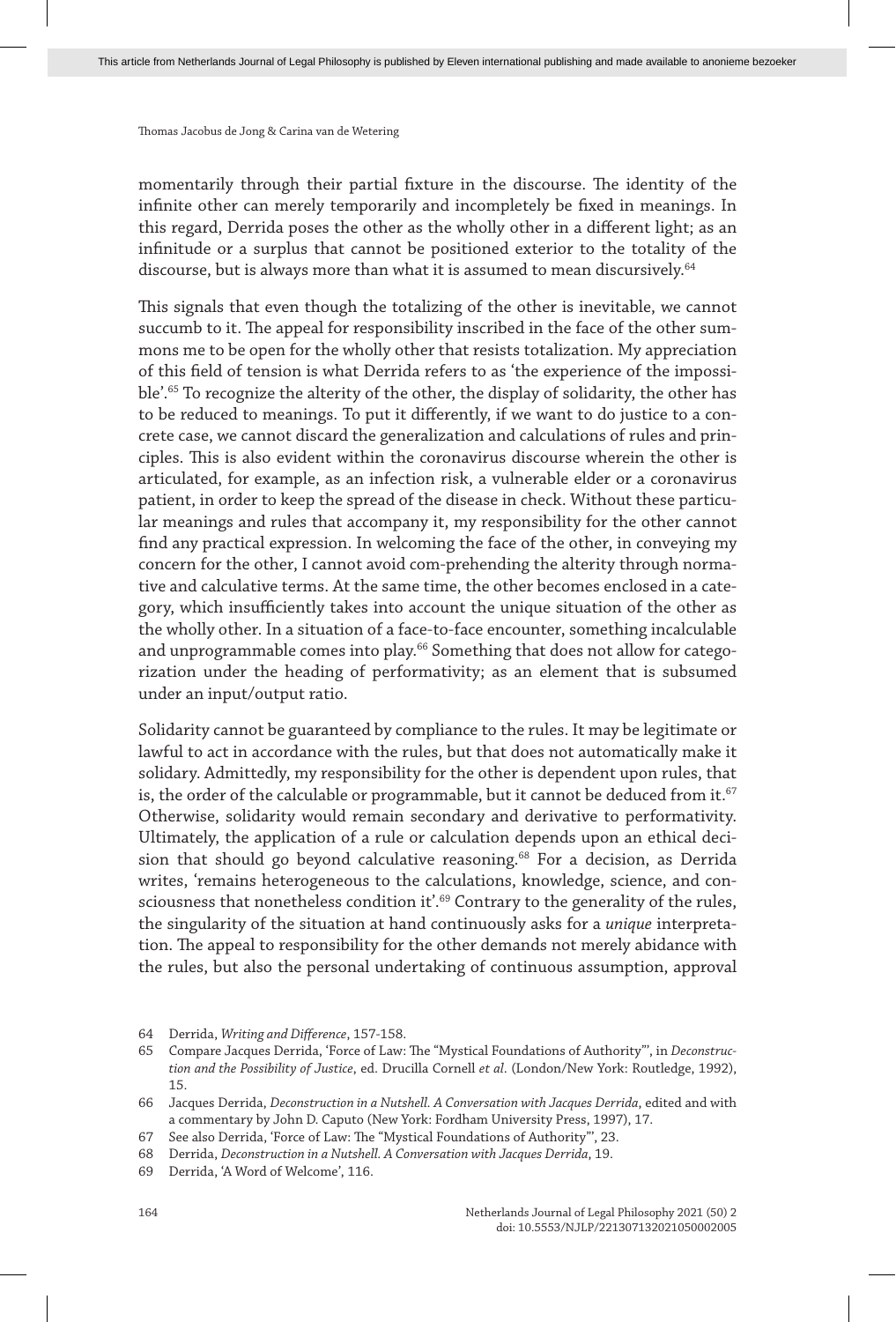and confirmation of its value, by an reinstituting act of interpretation.<sup>70</sup> In any case, it needs to be reinvented anew what the meaning of the rule is.71 For I am free to take on my responsibility in whatever sense I like. In this manner the rule is with each decision ethically founded upon solidarity.

Solidarity can therefore also be described as a paradox of dependence (calculability) and independence (beyond calculation), which appears in the moment of undecidability. An undecidable is a key term in Derrida's work, which he connects with the experience of the impossible and his problematization of dualisms.<sup>72</sup> In contrast to indecisiveness or indeterminancy, undecidability is an ordeal which one needs to endure before one can speak of solidarity. An ethical decision to act in response to the appeal to responsibility requires a leap that exceeds all preparative reflections or rational calculations.<sup>73</sup> It is a leap away from the assurance of rules into the depths of the alterity of the singular situation. Similarly, Kierkegaard wrote that what we are used to call a decision does never come straight at you, but you must dare to plunge into it.74 The decision becomes undecidable, however, because the singular situation again needs surrendering to the rules. Whenever the decision is taken, the rule is again assumed, invented, reinvented and reinstituted until there is the emergence of a next singular situation.<sup>75</sup> This conveys that the ordeal of undecidability cannot be overcome, but haunts every decision. There is no definitive answer as to what counts as responsible. The possibility of a responsible decision comes with the endurement of the unsurmountable experience at which time I can impossibly conform to the rule as well as the situation.<sup>76</sup> Solidarity is neither one polarity, but is always found in the twilight between both. In this regard, solidarity functions as a critical *leitmotif* in the application of the rules. It is an incentive to improve the rules' ramifications.

What this actually means in practice can be illustrated by two examples. Think of a worst-case scenario with a shortage of ICU beds where ICU capacity is at breaking point and therefore all hospitals cannot take in new patients in need of critical care. In the event that this 'black' scenario, as Dutch commentaries refer to it, becomes reality, there is a triage protocol to allocate critical care to particular patients

- 70 Derrida, 'Force of Law: The "Mystical Foundations of Authority"', 23.
- 71 Derrida, 'Force of Law: The "Mystical Foundations of Authority"', 23.
- 72 See Jack Reynolds, 'Decision', in *Understanding Derrida*, ed. Jack Reynolds and Jonathan Roffe (New York/London: Continuum, 2004), 46.
- 73 See Jacques Derrida, *The Gift of Death*, trans. David Wills (Chicago: The University of Chicago Press, 2008), 77-78. See also Jack Reynolds and Ashley Woodward, 'Existentialism and Poststructuralism: Some Unfashionable Observations', in *The Bloomsbury Companion to Existentialism*, ed. Felicity Joseph *et al*. (New York/London: Bloomsbury Publishing, 2014), 272.
- 74 'Datgene wat men beslissing pleegt te noemen komt nooit op een mens af: hij moet er zichzelf in durven begeven'. See Søren A. Kierkegaard, *Kierkegaard. Dagboeknotities*, ed. Wim R. Scholtens and Bernard Delfgauw (Baarn: Uitgeverij Ten Have, 1971), 50.
- 75 See Derrida, 'Force of Law: The "Mystical Foundations of Authority"', 24.
- 76 For a discussion about hegemony and undecidability, see Norval, 'Hegemony after Deconstruction: The Consequences of Undecidability', 147.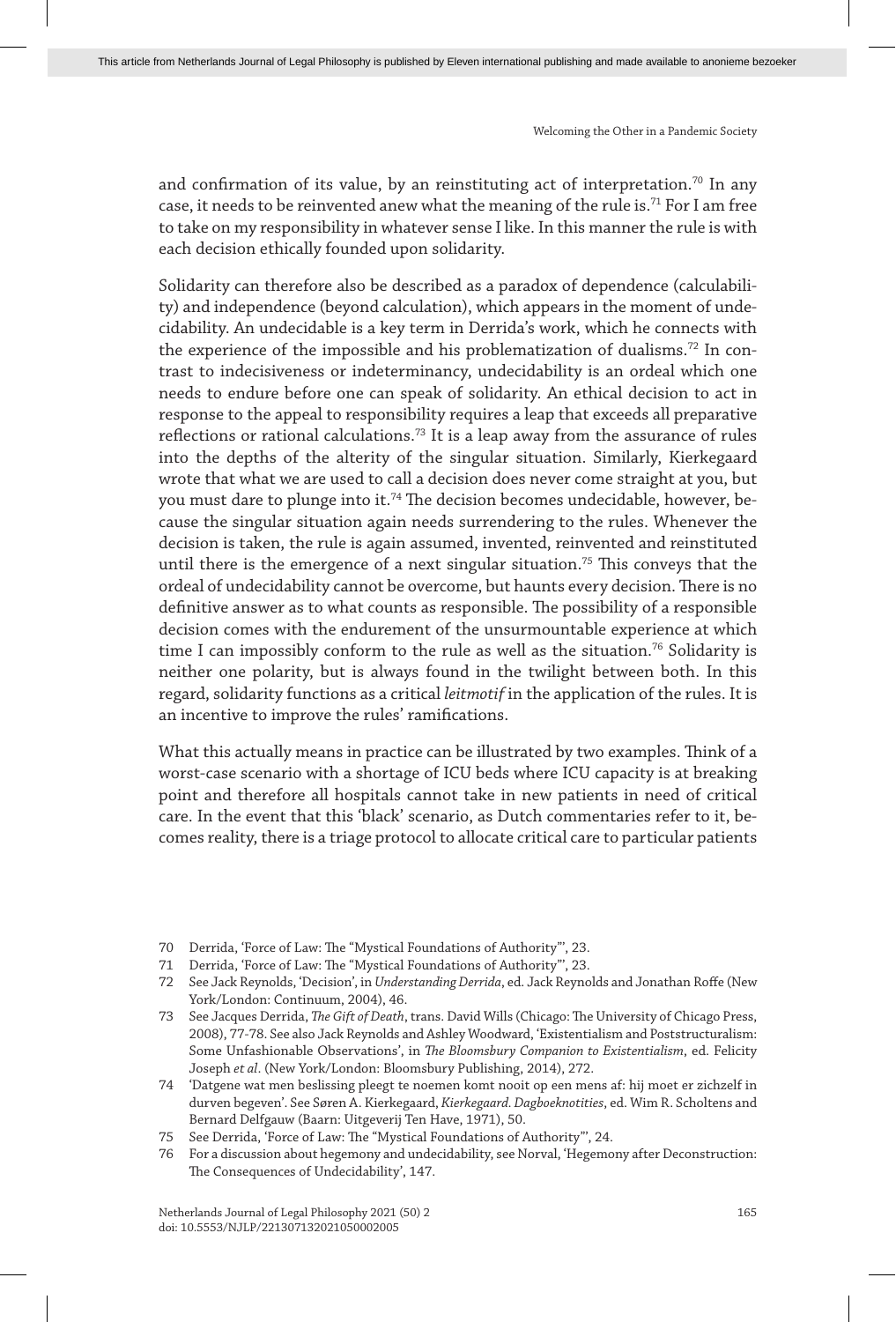through general ethical guidelines and non-medical decision-making criteria.<sup>77</sup> The aim of the document is to provide the healthcare worker with an ethical framework to guide them along in order to get to a responsible decision in an ethically fraught situation. A responsible decision can, however, never be assured by following the guidance set out in the protocol. The doctor does not mechanically ration ICU beds on the basis of these criteria and he or she should not behave as such. The ethical decision to act according to protocol in a singular situation does not belong to the order of the programmable and calculable. When the healthcare professional is confronted with the face of the other, presenting its destitution which cries out for responsibility, he will have to decide for himself how the criteria in this singular case should be interpreted. This decision designates a leap beyond 'the programmable application or unfolding of a calculable process' in order to surrender to the impossibility of the decision.<sup>78</sup> For it is the ordeal of undecidability whereby in each case and on the basis of a unique interpretation the compliance to the protocol is founded upon the responsibility for the other.

The second example is a real-life case that the authors came across in which solidarity serves as a critical *leitmotif* in our social relations with the other. In this example, a caregiver approached the resident of an elderly nursing home fully masked in order to give aid and assistance. This meant, however, that the caregiver was suddenly unrecognizable for the elderly resident. As a consequence, the elderly person became anxious during their encounter. In order to calm down the elder, the caregiver decided to pull down the mask to show her face and have a chat, thereby exceeding the rules and calculative meanings of fragility and high risk, and face the undecidability of the situation. Indeed, the general rules within the coronavirus discourse demand that the caregiver wears her facemask and, if possible during her task, keeps her distance. But the singularity of the situation presented by the face of the elder interrupted the caregiver's abidance by the rules, thus requiring a personal response that cannot be sidelined by any calculation or rule. Here lies the ordeal of undecidability in which the caregiver is tossed between her abidance with the rules and the singular situation of the other, without the possibility of complying to both at the same time. The only way to take responsibility is by enduring this impossible experience and reinvent the meaning of the rule. Solidarity can thus be found somewhere between the rules and the concrete case.

#### **7. Conclusion**

In this contribution we explored the meaning and scope of solidarity in a society at the mercy of a pandemic. As point of departure we employed the poststructuralist conception of discourse, as historically specific systems of meanings that form the

<sup>77</sup> The protocol can be found here: Rijksoverheid, 'Draaiboek "Triage op basis van niet-medische overwegingen voor IC-opname ten tijde van fase 3 in de COVID-19 pandemie"', accessed 1 February 2021, https://www.rijksoverheid.nl/documenten/publicaties/2020/06/16/draaiboek-triageop-basis-van-niet-medische-overwegingen-voor-ic-opname-ten-tijde-van-fase-3-in-de-covid-19 pandemie.

<sup>78</sup> Derrida, 'Force of Law: The "Mystical Foundations of Authority"', 24.